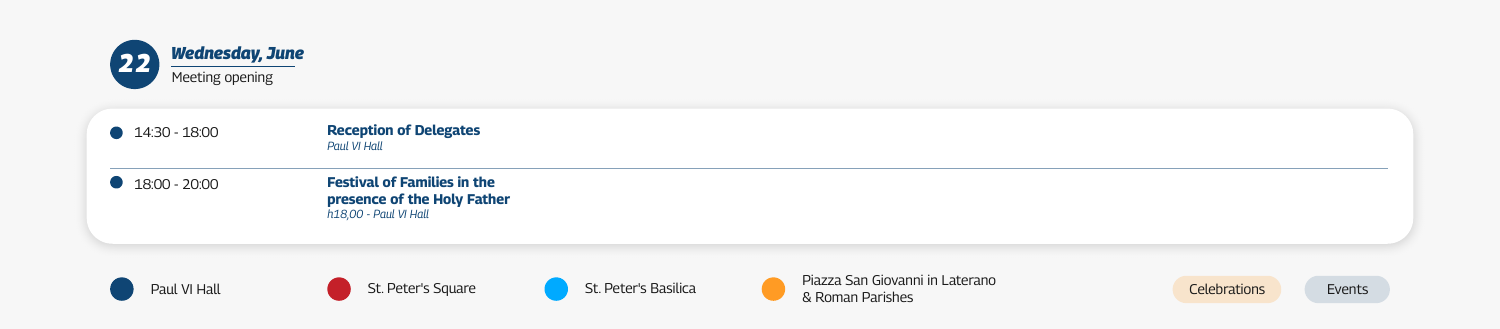

| $\bullet$ 7:30 - 8:30   | Arrival of delegates                                                                                                                   |                                                          |                                                        |                     |
|-------------------------|----------------------------------------------------------------------------------------------------------------------------------------|----------------------------------------------------------|--------------------------------------------------------|---------------------|
| $\bullet$ 8:30 - 9:30   | <b>Holy Mass in English</b><br><b>Basilica S. Pietro - Altar of Confession</b>                                                         |                                                          |                                                        |                     |
| $9:30 - 10:00$          | Transfer of the Paul VI Hall                                                                                                           |                                                          |                                                        |                     |
| $\bullet$ 10:15 - 10:45 | <b>Conference 1</b><br>The domestic church and synodality<br>Paul VI Hall                                                              | Gregory and Lisa Popcak                                  |                                                        | <b>USA</b>          |
| $\bullet$ 11:15 - 12:15 | Panel 1                                                                                                                                | • Spouses and priests together to build up the Church    | <b>Emma Ciccarelli and PierMarco Trulli</b>            | <b>ITALY</b>        |
|                         | Spouses and priests together to<br>build up the Church                                                                                 | Two complementary and co-responsible vocations           | Daina and Uldis Zurilo and Juris Jalinskis             | <b>LATVIA</b>       |
|                         | Paul VI Hall                                                                                                                           | • Families and pastors together on a mission             | Alexis and Gloriose Nsabimana                          | <b>BURUNDI</b>      |
|                         | Moderated by: Emma Ciccarelli and PierMarco Trulli                                                                                     | <b>Community between families</b>                        | Jerome and Jeannette Daher                             | <b>LEBANON</b>      |
| $\bullet$ 12:30 - 13:30 | Panel 2                                                                                                                                | <b>Young and old together for the Church of tomorrow</b> | <b>Adriana Bizzarri and Giustino Trincia</b>           | <b>ITALY</b>        |
|                         | <b>Young and old together for</b><br>the Church of tomorrow                                                                            | The role of grandparents                                 | Álvaro Medina del Campo and María Rosario García Garoz | <b>SPAIN</b>        |
|                         | Paul VI Hall                                                                                                                           | Young and old on the synodal journey                     | Christopher M. Bellitto                                | <b>USA</b>          |
|                         | Moderated by: Adriana Bizzarri and Giustino Trincia                                                                                    | • The elderly in the pastoral care of the Church         | Vincenzo Bassi and Carla Di Lello                      | <b>ITALY</b>        |
| $\bullet$ 15:30 - 16:00 | <b>Conference 2</b><br><b>Accompanying the early</b><br><b>years of marriage</b><br>Paul VI Hall                                       | Eduardo y Mónica González Soriano                        |                                                        | <b>SPAIN</b>        |
| $\bullet$ 16:15 - 17:15 | Panel 3<br><b>Family love when in difficulty</b><br>Paul VI Hall<br>Moderated by: Cristina Elena Riccardi and Paolo Pellini            | <b>Family love in the test</b>                           | Cristina Elena Riccardi and Paolo Pellini              | <b>ITALY</b>        |
|                         |                                                                                                                                        | • Family love: wonderful and fragile                     | André and Karina Parreira                              | <b>BRAZIL</b>       |
|                         |                                                                                                                                        | • Betrayal and forgiveness                               | Stephen and Sandra Conway                              | <b>SOUTH AFRICA</b> |
|                         |                                                                                                                                        | • The abandonment                                        | Rev. Erick Kagy and Mrs. Danielle Bourgeois            | <b>CANADA</b>       |
| $\bullet$ 17:45 - 18:45 | Panel 4<br><b>Accompanying fatherhood</b><br>and motherhood<br>Paul VI Hall<br>Moderated by: Cristina Elena Riccardi and Paolo Pellini | <b>Accompanying fatherhood and motherhood</b>            | Cristina Elena Riccardi and Paolo Pellini              | <b>ITALY</b>        |
|                         |                                                                                                                                        | We need fathers and mothers                              | Ryan and Mary Rose Verret                              | <b>USA</b>          |
|                         |                                                                                                                                        | • Adoption and foster care, a Christian choice           | Jordi Cabanas and Gloria Arnau                         | <b>SPAIN</b>        |
|                         |                                                                                                                                        | • Accept the nascent life, always                        | GianLuigi De Palo and AnnaChiara Gambini               | <b>ITALY</b>        |
| $\bullet$ 18:45 - 19:00 | <b>Final Prayer</b><br>Paul VI Hall                                                                                                    |                                                          |                                                        |                     |
| $\bullet$ 19:00 - 20:00 | Transfer to the Lateran Palace                                                                                                         |                                                          |                                                        |                     |
| $\bullet$ 20:00 - 22:30 | <b>Concert Event and Guided</b><br><b>Tours Lateran Palace</b><br>Piazza San Giovanni in Laterano                                      |                                                          |                                                        |                     |







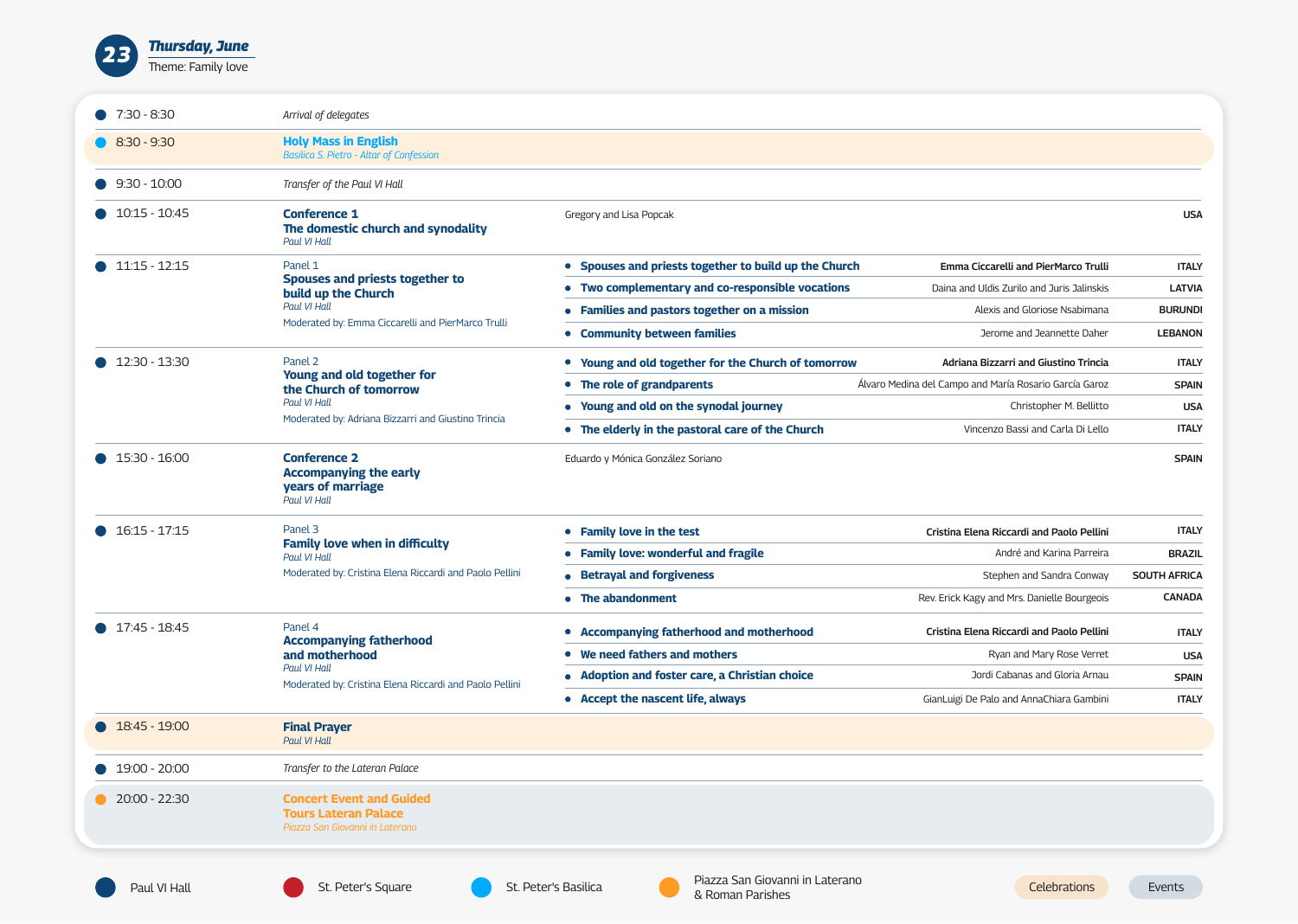

| $\bullet$ 7:30 - 8:30   | Arrival of delegates                                                                                                                                      |                                                               |                                                          |                  |
|-------------------------|-----------------------------------------------------------------------------------------------------------------------------------------------------------|---------------------------------------------------------------|----------------------------------------------------------|------------------|
| $\bullet$ 8:30 - 9:30   | <b>Holy Mass in Italian</b><br><b>Basilica S. Pietro - Altar of Confession</b>                                                                            |                                                               |                                                          |                  |
| $9:30 - 10:00$          | transfer of the Paul VI Hall                                                                                                                              |                                                               |                                                          |                  |
| $\bullet$ 10:15 - 10:45 | <b>Conference 3</b><br><b>Identity and mission of christian families</b><br>Paul VI Hall                                                                  | Benoît and Véronique Rabourdin                                |                                                          | <b>FRANCE</b>    |
| $\bullet$ 11:15 - 12:15 | Panel 5                                                                                                                                                   | <b>Being Christian in the digital age</b>                     | <b>Raffaele Buscemi</b>                                  | <b>ITALY</b>     |
|                         | <b>Being Christians in the digital age</b><br>Paul VI Hall                                                                                                | <b>Center the family in Christ</b>                            | Guillaume and Sandrine Haudebourg                        | <b>FRANCE</b>    |
|                         | Moderated by: Raffaele Buscemi                                                                                                                            | <b>Transmitting the faith to today's young people</b>         | Massimo and Patrizia Paloni                              | <b>HOLLAND</b>   |
|                         |                                                                                                                                                           | • Social media: an "environment" for our children?            | Fabiola Goulart and Gustavo Huguenin                     | <b>BRAZIL</b>    |
| $12:30 - 13:30$         | Panel 6                                                                                                                                                   | Vocation and mission in the existential peripheries           | <b>Adriana Bizzarri and Giustino Trincia</b>             | <b>ITALY</b>     |
|                         | <b>Vocation and mission in the</b><br>existential periphery                                                                                               | <b>Among the migrants</b>                                     | François and Isabelle Delooz-Vanceulebroeck              | <b>BELGIUM</b>   |
|                         | Paul VI Hall                                                                                                                                              | • In addictions                                               | María Paula Casanova and Valerio Santoro                 | <b>ARGENTINA</b> |
|                         | Moderated by: Adriana Bizzarri and Giustino Trincia                                                                                                       | • When there is violence in the family                        | Christauria Welland and Michael Akong                    | <b>USA</b>       |
| $\bullet$ 15:30 - 16:00 | <b>Conference 4</b><br><b>Marriage catechumenate</b><br>Paul VI Hall                                                                                      | Gabriella Gambino and Giovanni Nuzzi                          |                                                          | <b>ITALY</b>     |
| $\bullet$ 16:15 - 17:15 | Panel 7<br>The formation of caregivers and<br>formators: laity, presbyters and<br><b>seminarians</b><br>Paul VI Hall<br>Moderated by: Matteo Rizzolli and | • To train companions and trainers                            | Matteo Rizzolli and Lucia Marchegiani Rizzolli           | <b>ITALY</b>     |
|                         |                                                                                                                                                           | <b>Educating young people in sexuality</b><br>and affectivity | Antonio Crespo Sanchez<br>and Celia Maria Cuevas Alvares | <b>SPAIN</b>     |
|                         |                                                                                                                                                           | • To train pastors and seminarians                            | Don Fabio Rosini<br>Angelo Carfi and Elisa Tinti         | <b>ITALY</b>     |
|                         | Lucia Marchegiani Rizzolli                                                                                                                                | • Permanently accompany the spouses                           | Joseph Teyu Chou and Clare Jiyann Yeh                    | <b>TAIWAN</b>    |
| $\bullet$ 17:45 - 18:45 | Transfer to the Roman Parishes                                                                                                                            |                                                               |                                                          |                  |
| $\bullet$ 18:45 - 22:30 | Panel 8<br><b>Family communion, a style of ecclesial</b><br><b>communion</b><br><b>Animation organized by parishes</b><br><b>Roman Parishes</b>           |                                                               |                                                          |                  |







| <b>g Christian in the digital age</b>           | <b>Raffaele Buscemi</b>                      | <b>ITALY</b>     |
|-------------------------------------------------|----------------------------------------------|------------------|
| er the family in Christ                         | Guillaume and Sandrine Haudebourg            | <b>FRANCE</b>    |
| smitting the faith to today's young people      | Massimo and Patrizia Paloni                  | <b>HOLLAND</b>   |
| ll media: an "environment" for our children?    | Fabiola Goulart and Gustavo Huguenin         | <b>BRAZIL</b>    |
| tion and mission in the existential peripheries | <b>Adriana Bizzarri and Giustino Trincia</b> | <b>ITALY</b>     |
| ng the migrants                                 | François and Isabelle Delooz-Vanceulebroeck  | <b>BELGIUM</b>   |
| dictions                                        | María Paula Casanova and Valerio Santoro     | <b>ARGENTINA</b> |
| I there is violence in the family               | Christauria Welland and Michael Akong        | <b>USA</b>       |
|                                                 |                                              |                  |

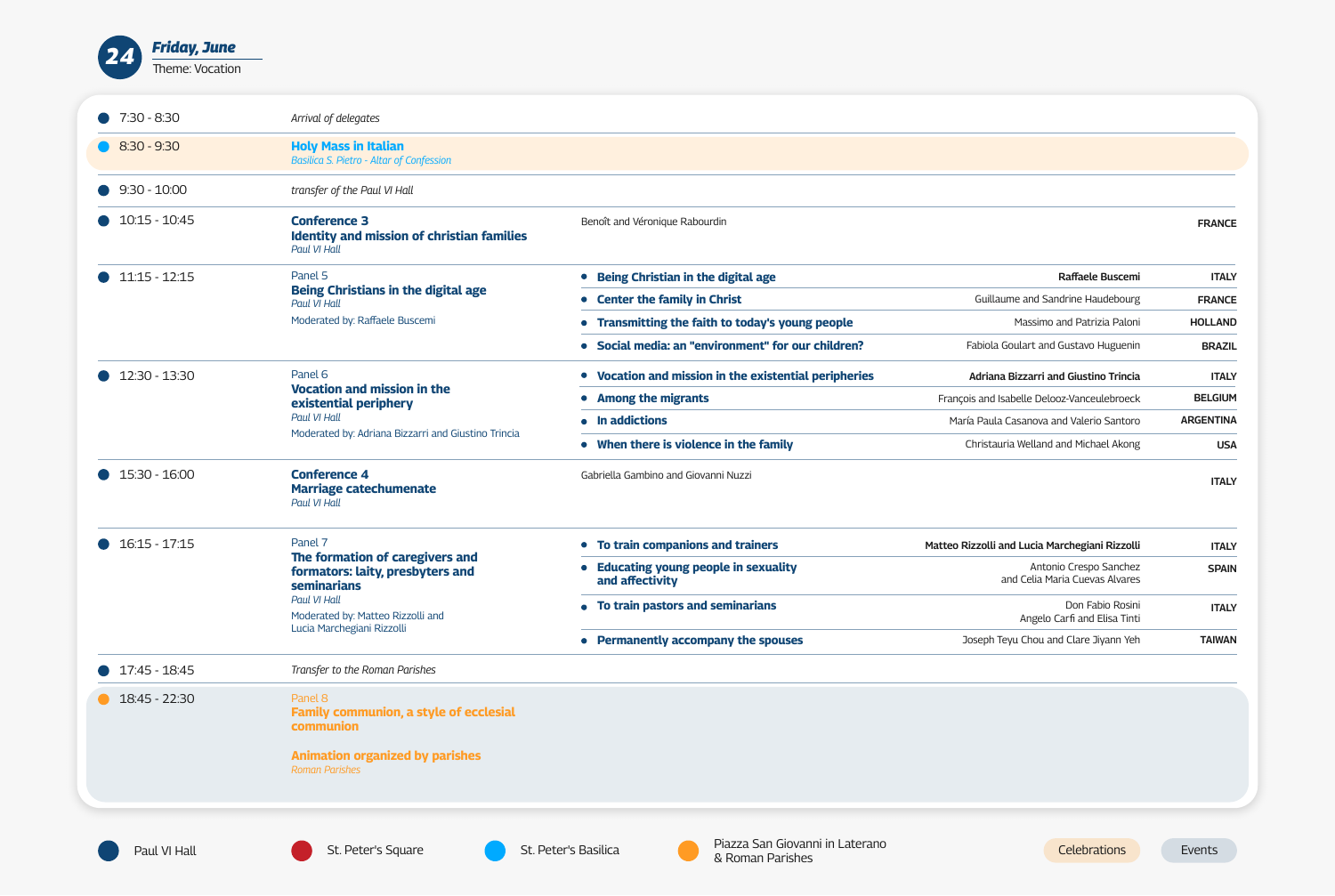

| $7:30 - 8:45$   | Arrival of delegates                                                                                 |                                                                              |
|-----------------|------------------------------------------------------------------------------------------------------|------------------------------------------------------------------------------|
| $8:45 - 9:45$   | <b>Eucharistic Adoration</b><br>Paul VI Hall                                                         |                                                                              |
| $10:15 - 10:45$ | <b>Conference 5</b><br><b>Family as a path of holiness</b><br>Paul VI Hall                           | Francesco<br>Andrea Bio                                                      |
| $11:15 - 12:30$ | Panel 9<br><b>Paths to holiness</b><br>Paul VI Hall<br>Moderated by: Laura and Alessandro Tacchini   | <b>Paths</b><br><b>Disce</b><br><b>Spirit</b><br><b>When</b><br><b>Forgi</b> |
| 12:45 - 13:30   | Panel 10<br><b>Married couples and families:</b><br>holiness in everyday life<br><b>Paul VI Hall</b> | Elisabetta                                                                   |
| 14:30 - 17:15   | Welcome to the Faithful                                                                              |                                                                              |
| $17:15 - 18:45$ | <b>Holy Mass presided over by</b><br>the Holy Father<br>h17.30 St. Peter's Square                    |                                                                              |







| Francesco Beltrame Quattrocchi<br>Andrea Bicchiega and Patrizia Marchegiani |                                          | <b>ITALY</b>     |
|-----------------------------------------------------------------------------|------------------------------------------|------------------|
| • Paths of Holiness                                                         | <b>Laura and Alessandro Tacchini</b>     | <b>ITALY</b>     |
| • Discernment in daily family life                                          | Soren and Ever Elizabeth Johnson         | <b>USA</b>       |
| • Spiritual accompaniment for new unions                                    | Stella y Víctor Domínguez Acosta         | <b>PARAGUAY</b>  |
| • When a spouse is an unbeliever                                            | Agnes Sandra Wigianti and Taufiq Hidayat | <b>INDONESIA</b> |
| • Forgiveness as the Way of Holiness                                        | Daniel and Leila Abdallah                | <b>AUSTRALIA</b> |
| Elisabetta and Giovanni Scifoni                                             |                                          | <b>ITALY</b>     |